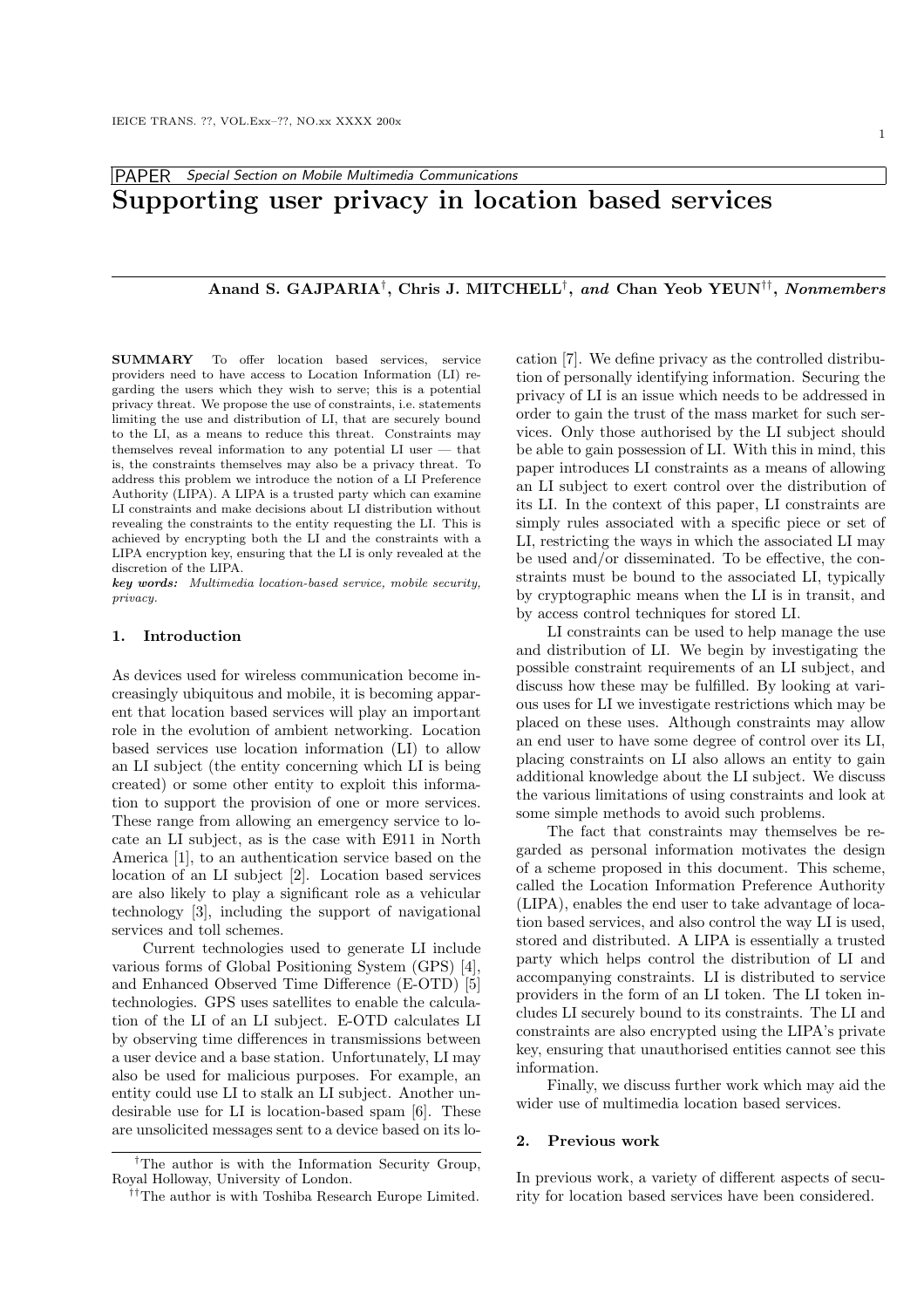Existing schemes for LI privacy are in many cases geared towards the available wireless technology architectures. These include IEEE 802.11 [8] networks, mobile IP [9] and GSM networks [10].

Myles et al. [11] describe constraints which may be used to control the distribution of location information, although they do not describe cryptographic protection mechanisms to provide privacy. A user registers their privacy requirements with a location server, referred to as LocServ. Entities which require location information make requests to the LocServ, providing their own privacy policies. Based on this, the LocServ can then make a decision whether or not to provide location information. This mechanism does not provide any means for entities to pass on information to other entities.

Aura et al. [12] investigate authenticated location information in the Mobile IPv6 protocol. Aura et al. see authenticated location information as a defence mechanism against false routing information, which could lead to other forms of attack. The subject of authentic location information is also discussed in [13]. The discussion in this latter paper concerns the location of GSM devices. The motivation is to support locationbased access control mechanisms and the inclusion of LI in audit logs. By contrast, the primary objective of this paper is the privacy of personal location information.

The Internet Engineering Task Force (IETF) geopriv working group is developing a general model for the protection of location information [14]. This model is primarily concerned with securing the Location Object (LO), which encompasses location information and other necessary information which may include constraints. They describe a general model which addresses the security requirements for such an object, encompassing a variety of scenarios. Our LIPA model looks at a specific scenario for a generally distributed LI token containing constraints and LI.

### 3. A model for the use of LI

We next define the entities involved in a location based service architecture. The relationships between the various entities are also described.

- LI subject. An LI subject is the entity about whom location information is being gathered, managed and used. This entity is most commonly a human user.
- Malicious Party This is an entity with malicious intent. A malicious party may act as a threat to the confidentiality, integrity or availability of LI for one or more LI subjects.
- User Device (UD). This entity is a device with which the LI subject may interact, e.g. to invoke a location based service. Such a device may either be static, e.g. a desk top computer, or more typically mobile, such as a mobile phone or Personal

Digital Assistant (PDA). It is, in fact, this device regarding which LI is generated rather than the user him/herself, since there is typically no way to directly measure the location of individuals. Thus this entity is a key part of the model.

- Location Information (LI). This is data which provides information regarding an LI subject's location. LI may occur in many forms. In general, we can divide LI into two types, namely Inferred LI and Actual LI. Actual LI refers to a directly calculated geographical location. This type of data indicates, to some degree of accuracy, the physical location of an LI subject. Inferred LI is, by contrast, obtained by implication. For example, if a user is present on a network, this implies that they are likely to be within an certain vicinity, although no specific calculation of geographical LI has taken place. In this paper, when we talk about LI we refer to actual LI. This type of LI is usually generated by a specialist entity, which we call an LI gatherer — see immediately below.
- LI gatherer. This is an entity which gathers or possesses LI about an LI subject. A GPS receiver is an example of an LI gatherer, as it obtains location data. An entity in a GSM network which keeps signalling data for a UD is also an example of a LI gatherer. Although a GSM network does not normally pass on this LI (except in certain special cases), it certainly possesses such information, and could, in an appropriate environment, be a valuable source of LI for commercial use.
- Location Based Service (LBS) Provider. This entity provides a service, based on LI. This could be a multimedia location based service e.g. a vehicular navigation, gaming or advertising service.
- LBS directory. This entity provides information regarding the LBS providers which are available for use by a particular user. The LBS directory may itself use LI regarding the service consumer when providing the service. For example, it may show a service requestor lists of LBS providers providing information about particular types of retail premises in the area of the requester.
- Network Entity. This is a component which provides a network service to a UD. Two important types of Network Entity are the local base station which provides network access to the UD, and the UD's 'home network' with whom the UD owner has a contract and charging arrangement for the provision of network services.
- Regulator/Legal authority. This is an entity which exerts legal or regulatory control over the management and use of LI. This includes telecommunications regulators, data privacy authorities, law enforcement bodies, and auditors.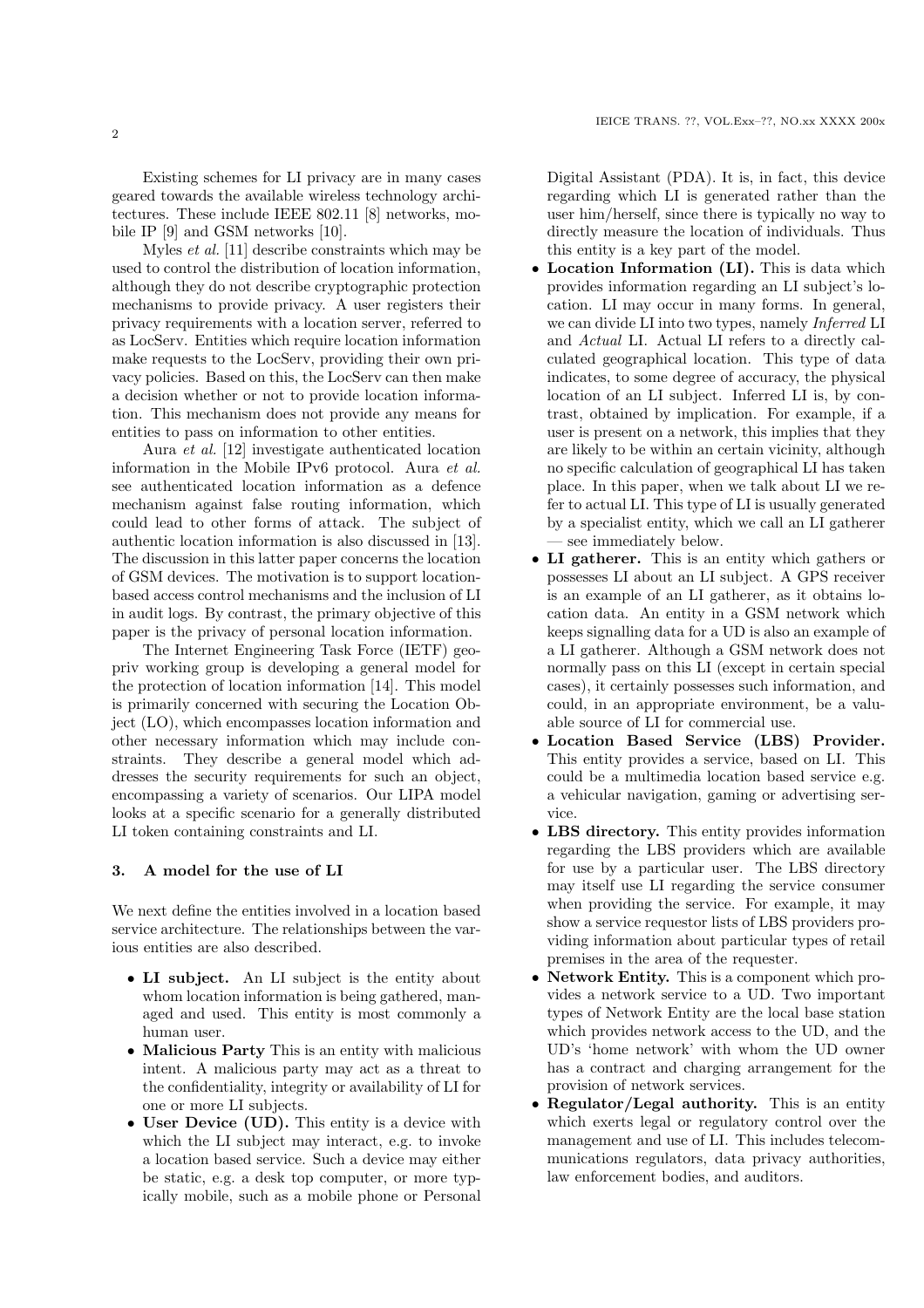When we talk about the abuse of LI constraints, we define this as any use, distribution or storage of LI which contradicts the rules defined by the constraints.



Fig. 1 Mobile scenario for location-based service provision

Figure 1 shows an example of how entities can interact when the user device has wireless capability. Equally, a non-mobile scenario is possible where entities are connected by wire. The malicious party may compromise any entity and may also compromise the communications medium. The regulator/legal authority may exert its control over any entity.

# 4. Using constraints with LI

In order to set constraints on LI we must first look at how an LI subject may want to restrict the use and distribution of LI. In addition, these constraints should be in some common format which is automatically processable.

### 4.1 Constraint types

We first look at the types of LI constraint which may be required.

# 4.1.1 Storage time constraints

Storage time constraints may be used to limit the duration that an entity can store LI. This can be done in two ways.

One method is to use time stamps. A time stamp can be used to record the time of creation or the existence of information [15, p3]. By adding a validity period, a statement can be made that an entity should not hold LI subsequent to its expiry. For example, the LI subject may state that an entity cannot use LI once one hour after the time set by the time stamp has elapsed. The use of time stamps requires additional security mechanisms. Time stamp protocols require synchronisation and secure time clocks [15, p3]. Also, there should be secure mechanisms to obtain them. The fields needed for such a constraint would be the issue date/time and the validity period.

Another way of adding time constraints to LI is by stating the time at which LI expires. This may be in the form of a date and time after which LI cannot be held. This would eliminate the need for a secure time stamp. The entity receiving LI will, however, need access to a secure clock in order to learn when LI is invalid. The field necessary for this scheme would be the expiry date/time.

# 4.1.2 Distribution constraints

The LI subject may also want to constrain the distribution of LI. Distribution constraints can be specified inclusively or exclusively. Inclusive constraints would specify the entities who are permitted to possess LI. Exclusive constraints would indicate the entities who are not permitted to possess LI.

Consideration should also be made with regard to the way in which LI distribution is managed, and which entity is accountable for misuse of LI. This could be the entity which sends LI to an entity who is not permitted to receive it, or it could be the entity which receives and then stores LI when it is not permitted. Of course having both sender and receiver responsible for protecting LI would be most desirable, to ensure that the probability of misuse being prevented, or at least detected, is maximised.

#### 4.1.3 Usage constraints

An LI subject may want to place constraints to restrict the way in which their LI is used. Difficulties when constraining usage arise when attempting to enumerate all the different applications of LI, because of the wide range of possible uses. An attempt to classify the main possible uses of LI is given in section 4.3 below.

# 4.1.4 Accuracy constraints

In some scenarios, it may not be necessary to provide very accurate LI. Also, an LI subject may not want entities to have particularly accurate LI. For example, a directory service may only need the vicinity of the LI subject to provide information about local restaurants. The accuracy of LI may be degraded prior to it being passed to an LBS provider, if required by the LI subject. The level of degradation may also be set by the LI subject.

### 4.2 Gathering restrictions

Restrictions may be placed on the LI gatherer, preventing it from creating an LI token for a particular subject in specified circumstances. Clearly, this will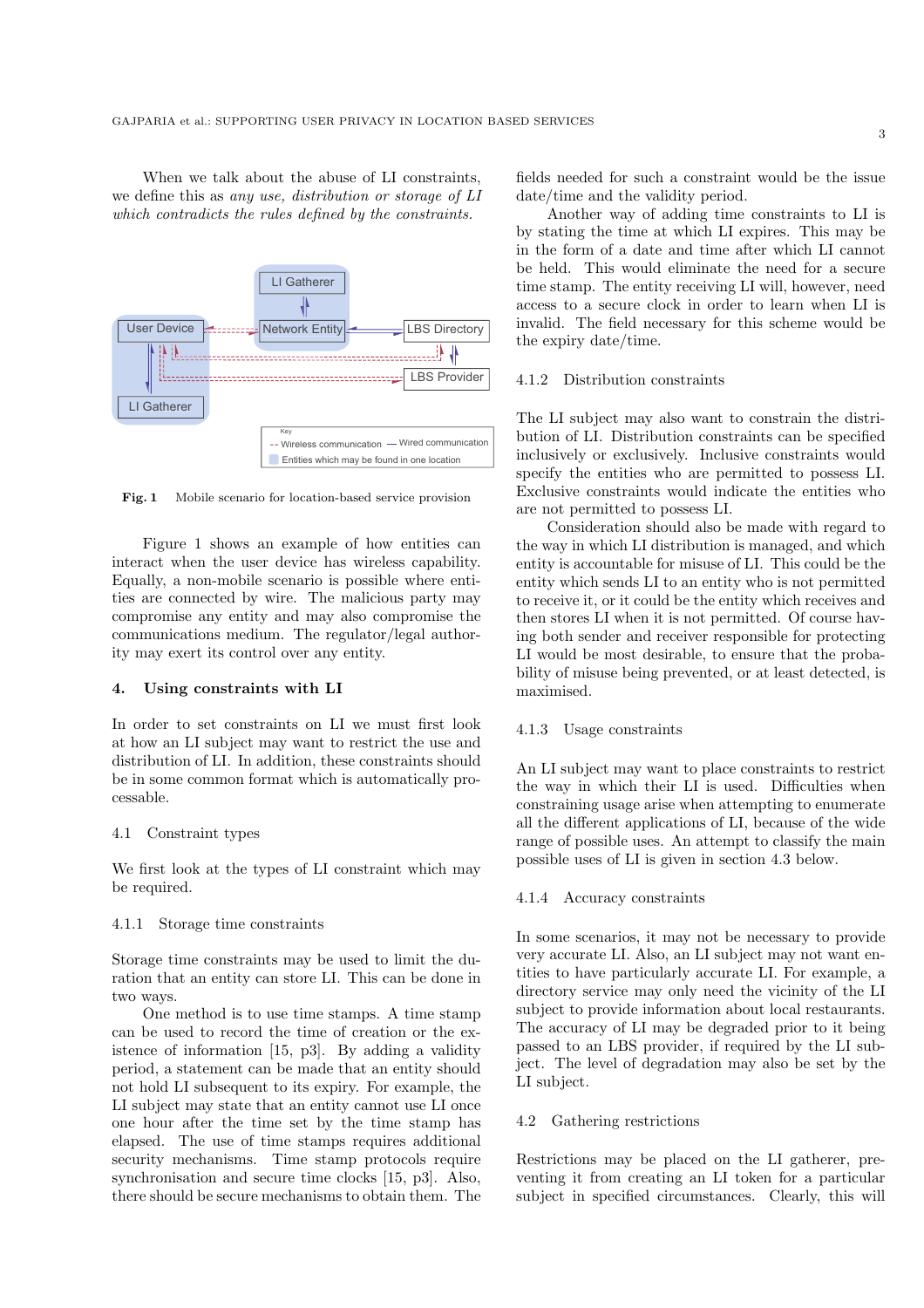prevent any requestor of LI from receiving LI contradicting these restrictions. This type of restriction does not need to be included in any constraints; however it is necessary for the LI gatherer to know the nature of any restrictions specified by the LI subject. Examples of such restrictions are described below.

# 4.2.1 Time restrictions

The LI subject may want to limit when LI may be gathered. For example during working hours an LI subject may want their employer or colleagues to be able to locate them. However, outside these hours the LI subject may not want to be locatable.

# 4.2.2 Location restrictions

An LI subject may not want LI to be generated at certain locations. As previously, the LI subject may want his or her employer or colleagues to be able to locate them when they are in the work place; however, when they leave the work environment, they may not want to be locatable.

### 4.3 Uses of constraints

The use of LI can be sub-divided into two main types. LI can be used to:

- provide the LI subject with a service or with location details, or
- provide a service or location details to a separate entity.

The LI subject may, of course, not wish other entities to gain access to its location information, and hence may use constraints to limit uses of LI falling into the second category.

The two main types of constraints may be further divided if an LI subject wishes to be more specific about the purpose for which their LI is to be used.

### 5. Limitations of constraints

Once an entity other than the LI subject has possession of LI, it is difficult to force them to abide by the constraints which have been set.

5.1 Difficulties in preventing and detecting constraint abuse

LI is data, and the constraints which may be set on it do not physically prevent the receiving entity from misusing it. What adding constraints does do, however, is to allow entities to know the wishes of the LI subject. A regulatory authority which oversees the way in which other entities handle constraints may go some way towards preventing constraint abuse.

Another problem which arises when considering the use of constraints is proving their abuse. We have already established the difficulties of preventing the abuse of constraints with LI; it is also difficult to prove an entity has abused LI.

### 5.2 LI constraint predicaments

The aim of using constraints with LI is to enable an LI subject to dictate its use. Applying constraints to LI may, however, lead to further security issues.

When a user applies constraints to LI, they give information which indicates how, or how not, to use the LI. Although this information may be necessary to prevent the misuse of LI, applying constraints means that further information is divulged to the receiving entity. Two examples of this are now discussed.

5.2.1 Time constraint predicament

Two potential schemes for time constraints were mentioned in section 4.1.1. One made use of a validity period for the constraints. The other is where the constraints are valid until a specified point in time.

The first scheme makes use of a time stamp which is added to the constraint. This allows a receiving entity to calculate the time at which a user was at the location shown by the LI. This may, in some circumstances, be undesirable. Of course, in most cases, the entities who are likely to receive LI are in all probability trusted by the LI subject, and so the fact that they know that a user was at a location at a particular time should not be a problem.

The difference between this and the second scheme for specifying time constraints is that, in the latter case, a receiving entity is not informed precisely when the LI subject was at a particular location. The delay before the receiving entity obtains the LI may only allow an approximate location of the LI subject to be calculated. In some cases, LI may be used in real time and, in such cases, the second scheme may be inadequate. An example may be for a navigational service, where the location and movement of the LI subject must be calculated in order to provide the required information.

5.2.2 Distribution constraint predicament

If we place the responsibility for enforcing the LI constraints on the receiver of LI, then the presence of nonpermitted LI at an entity is evidence that this entity is not acting within the constraints of the LI. Of course the problem with this is that it is not possible to prevent an entity from redistributing LI which it is not permitted to see.

### 6. Combining constraints with auditability

Preventing misuse of LI is inevitably going to be a com-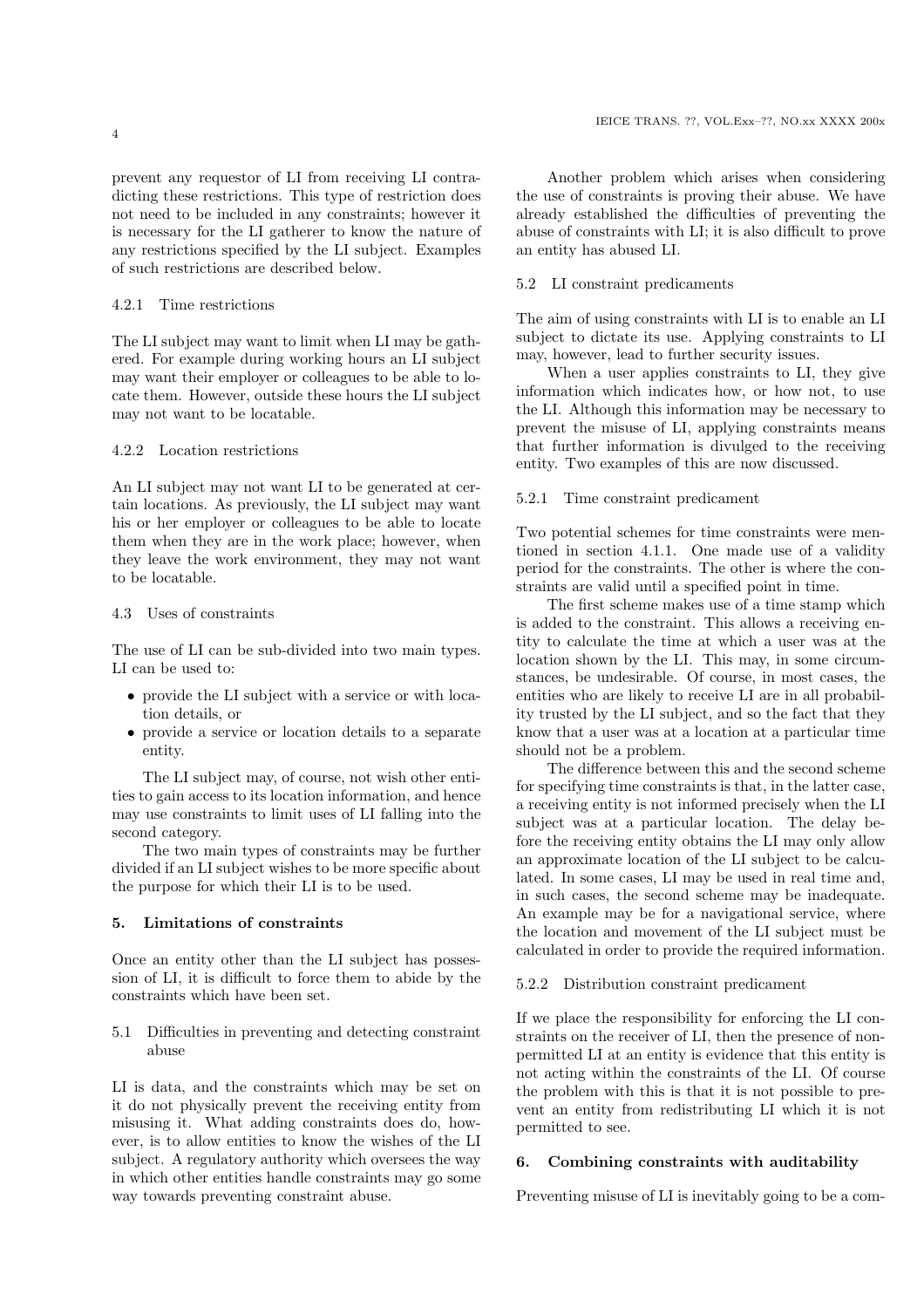plex task. For an entity to be able to use LI, they must have access to it. After an entity has seen the LI, they thereafter can use or misuse it as they please. Even when constraints are bound to the LI, an entity may choose to ignore them or decide not to pass them on.

Instead of trying to prevent misuse of LI, which is almost certainly an impossible task, we therefore propose the concept of auditability of LI. The idea is to enable all users of LI to determine where LI originates from, and to make all users accountable for their uses of LI. To work effectively, the majority of LI users must abide by the auditability rules, but this seems a reasonable assumption (otherwise there is little hope of achieving any control over LI). Of course, auditing will not prevent abuse, but it does enable misuse to be detected after the event, thereby acting as a deterrent to misuse.

The notion of auditability introduced here requires use of digital signatures. Every piece of LI, and its associated set of LI constraints, must be accompanied by a digital signature computed over both the LI and its constraints. That is, when any LI is generated by an LI gatherer, then, as well as generating and attaching the LI constraints, the LI gatherer must create a signature over the LI and the associated constraints. The LI gatherer might also be required to include evidence with the LI of how it was obtained, and include this evidence within the scope of the signature.

Any entity receiving LI must verify the accompanying signature, and must log an exception (and must not use the LI) if the signature verification fails or if the signature is not present. Moreover, all LI users must check the constraints accompanying received LI to determine whether they should be in receipt of the  $LI$  — again, if they are not then an exception should be generated and the LI should not be used. Finally, the LI and the signature should be retained for auditing purposes for a specified period of time.

We now consider how this combination of rules can prevent (or at least make more difficult) the mishandling of LI. First observe that the mechanism described above does not address the misuse of LI, i.e. the use of LI in ways prohibited by the LI constraints. It is instead intended to address the issue of unauthorised distribution of LI (after all, uncontrolled dissemination of LI is probably the issue of greatest concern to most LI subjects).

Suppose a malicious entity wishes to redistribute LI in a way prohibited by the LI constraints. If the entity simply sends it on as received, then the recipient will detect that the constraints have been violated and the malicious entity can be held responsible for the breach of constraints. Hence the malicious entity will need to change the LI constraints. This, however, will invalidate the original signature, and sending the LI without a signature will also enable the recipient to detect an LI use violation. Hence, if an entity wishes

to disseminate LI with modified constraints, then they must sign the LI and indicate from where it was obtained — this may present a major problem for a fraudulent LI user. It will at minimum enable a subsequent audit to detect exactly which entity was responsible for disseminating unauthorised LI.

A further measure to restrict the ability to fraudulently disseminate LI would be to limit the entities capable of acting as LI gatherers and generating signatures on LI. This is discussed further in section 7. If an LI gatherer required a licence (e.g. in the form of an attribute certificate) to generate signed LI, then a malicious user without such a licence could not falsely disseminate LI, except to other malicious users.

Clearly this notion of auditability is dependent on industry co-operation and a regulatory body to ensure that rules are obeyed.

# 7. A mechanism to provide security for constraints

In this section we introduce the LIPA mechanism, providing privacy control for LI and associated constraints.

7.1 Overview of the mechanism

In order to ensure that the information held within the constraints remains private, we propose the use of a trusted party which we call a Location Information Preference Authority (LIPA). The LIPA is responsible for deciding, based on given constraints, whether an LBS provider is allowed to have the LI of an LI subject. The information sent to the LIPA is encrypted in an LI token so that other entities cannot view it. This allows general distribution of LI within the scope of the LI token. The LI gatherer is assumed to be in possession of the list of preferred LIPAs for each LI subject for which it generates LI. This is an indication of the LIPAs trusted by the LI subject. The LI gatherer must be trusted by the LI subject to act according to its wishes.

- 1. LI gathering. The first step in our mechanism involves the provision of LI by the gatherer. The LI gatherer may be at any location, including in the UD itself. The LI gatherer may obtain LI in response to a request by an LBS provider or an LI subject, or it may constantly collect LI for a large number of LI subjects.
- 2. LI token generation. The LI gatherer then creates what we refer to as an LI token. This includes both LI and accompanying constraints. The LI and constraints are encrypted by the LI gatherer using the public key of the LIPA. This ensures that only the LIPA is able to view this information. Also contained within the scope of the token is information which helps to identify both the LI subject and the LIPA, together with a unique token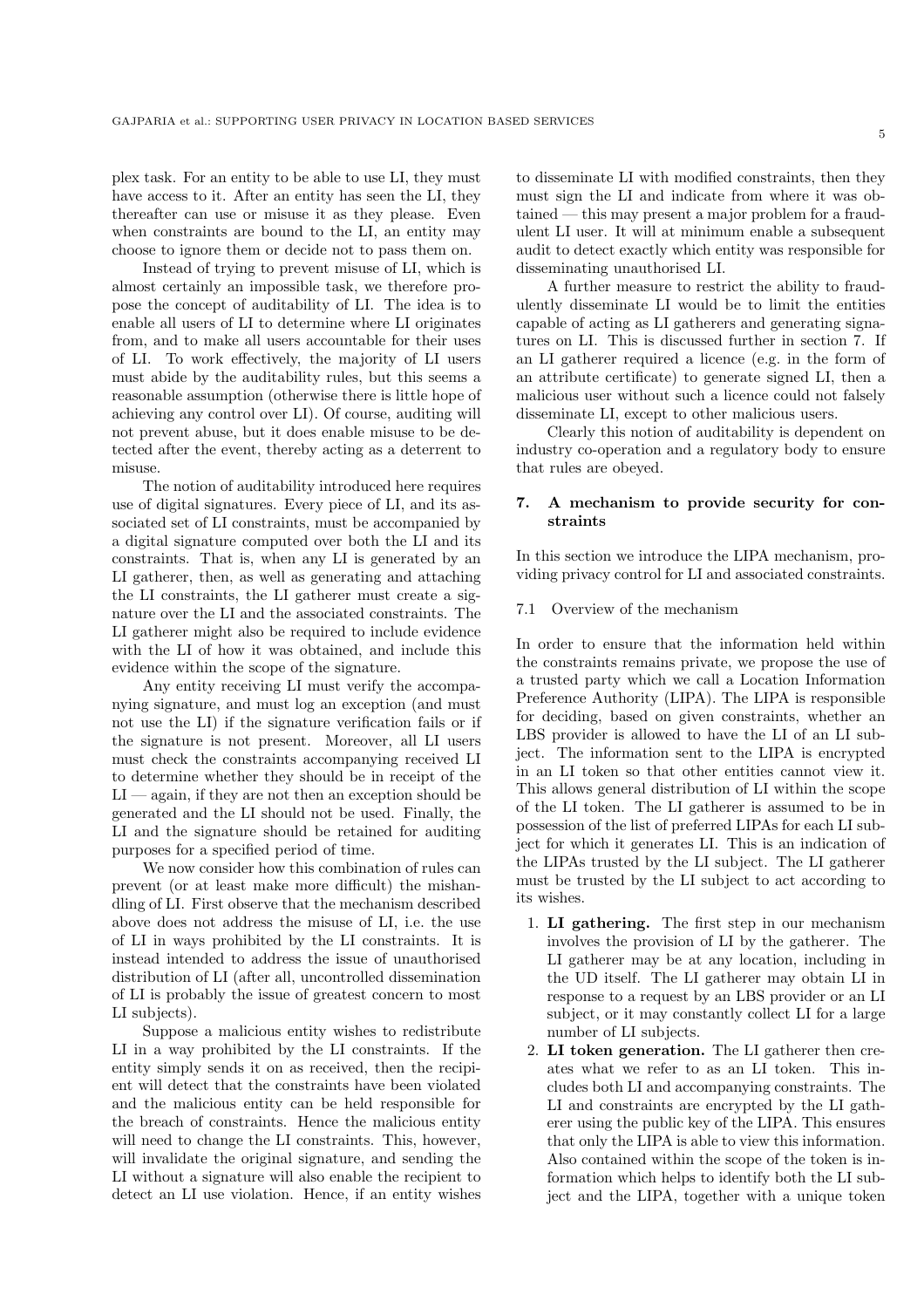identifier. The LI token includes the signature of the LI gatherer, guaranteeing the integrity of the LI token. This also provides evidence to receiving entities regarding the identity of the LI gatherer. An LI gatherer may generate several tokens for the same LI, e.g. if an LI subject uses two or more LI-PAs. There is also provision for the inclusion of an optional public key certificate for the LI gatherer's public key.

- 3. LI token distribution. When LI is required, an LI token is provided to the LBS provider wishing to use the LI for service provision. This could occur in a variety of ways, e.g. by using third party LI token repositories, by sending the LI token via the UD, or by direct transfer from the LI gatherer to the service provider.
- 4. LI token verification and decryption. Once an LBS provider wishing to use LI receives an LI token, it must submit it to the appropriate LIPA. From the LI token the LBS provider can establish the identity of the LI subject, the identifier for the LI token, and the identity of the LIPA, but not the LI or constraints since they are encrypted.

Upon receiving the LI token, the LIPA verifies the signature and then decrypts the LI and the constraints and checks if access to LI is permitted for the requesting LBS provider. If access to LI is permitted by the constraints, the LIPA returns the LI, the date/time of expiry of the LI and the identifier of the LI token, all encrypted with the public key of the LBS provider and signed by the LIPA. If permission is denied, a message stating this is sent to the LBS provider. Note that, as discussed in section 4.1.4, the LIPA may choose only to send part of the LI, or a degraded version of it, to the LBS provider, if the constraints so specify. For example, the LBS provider may only be authorised to send LI accurate to at most 100 metres to this particular LBS provider, in which case the LIPA must reduce the precision of the LI before sending it.

Figure 2 shows the LI messages which may be transmitted in a mobile environment where the numbers correspond to the four numbered paragraphs above. Stages 1 and 2 take place at the LI gatherer. Stage 3 indicates the distribution of the LI token. In stage 4, the LI token is sent to the LIPA by the LBS provider, and LI may be provided in return.

### 7.2 Requirements for use of the mechanism

This section describes the requirements on the entities involved in use of the mechanism.

The LI gatherer is the entity responsible for creating LI. It must possess a signature key pair. It must also possess a trusted copy of the public encryption key



Fig. 2 LI-related transmission for a mobile user device

for all the LIPAs used by the LI subjects for which it generates/collects LI. These keys are used to encrypt the LI and the constraints in the LI token. The LI gatherer must also be in possession of a reliable copy of the constraints and LIPA preferences for each LI subject for which it generates LI.

The LIPA entity must possess both a signature key pair and an asymmetric encryption key pair. It must also possess a trusted copy of the verification key of every LI gatherer whose LI it needs to process, and a trusted copy of the public encryption key of each service provider to whom it might wish to provide decrypted LI. (The need for LIPAs to hold public keys of LI gatherers and LBS providers can be obviated by requiring LI gatherers and LBS providers to obtain and distribute public key certificates).

Each LBS provider must possess a trusted copy of the public signature verification key of each LIPA with which it interacts. It must also possess an asymmetric encryption key pair.

It is assumed that all the necessary encryption and signature algorithms have been globally agreed before use of the scheme.

### 7.3 LI creation

The entity responsible for generating LI is also responsible for creating what we refer to as an LI token. At the time of creation (or acquisition) of the LI, we suppose that the LI gatherer generates accompanying constraints C based on pre-specified LI subject preferences. The structure of the LI token is described below.

$$
\begin{array}{l} \textrm{LI Token:}\\ E_{e_L}(LI\|C)\|\\ I_L\|I_S\|TokenID\|I_G\|\\ S_G(E_{e_L}(LI\|C)\|I_L\|I_S\|TokenID\|I_G)\|\\ [Cert_G] \end{array}
$$

where:

 $e_X$  represents the public encryption key of entity  $X; E_{e_X}$  denotes asymmetric encryption using the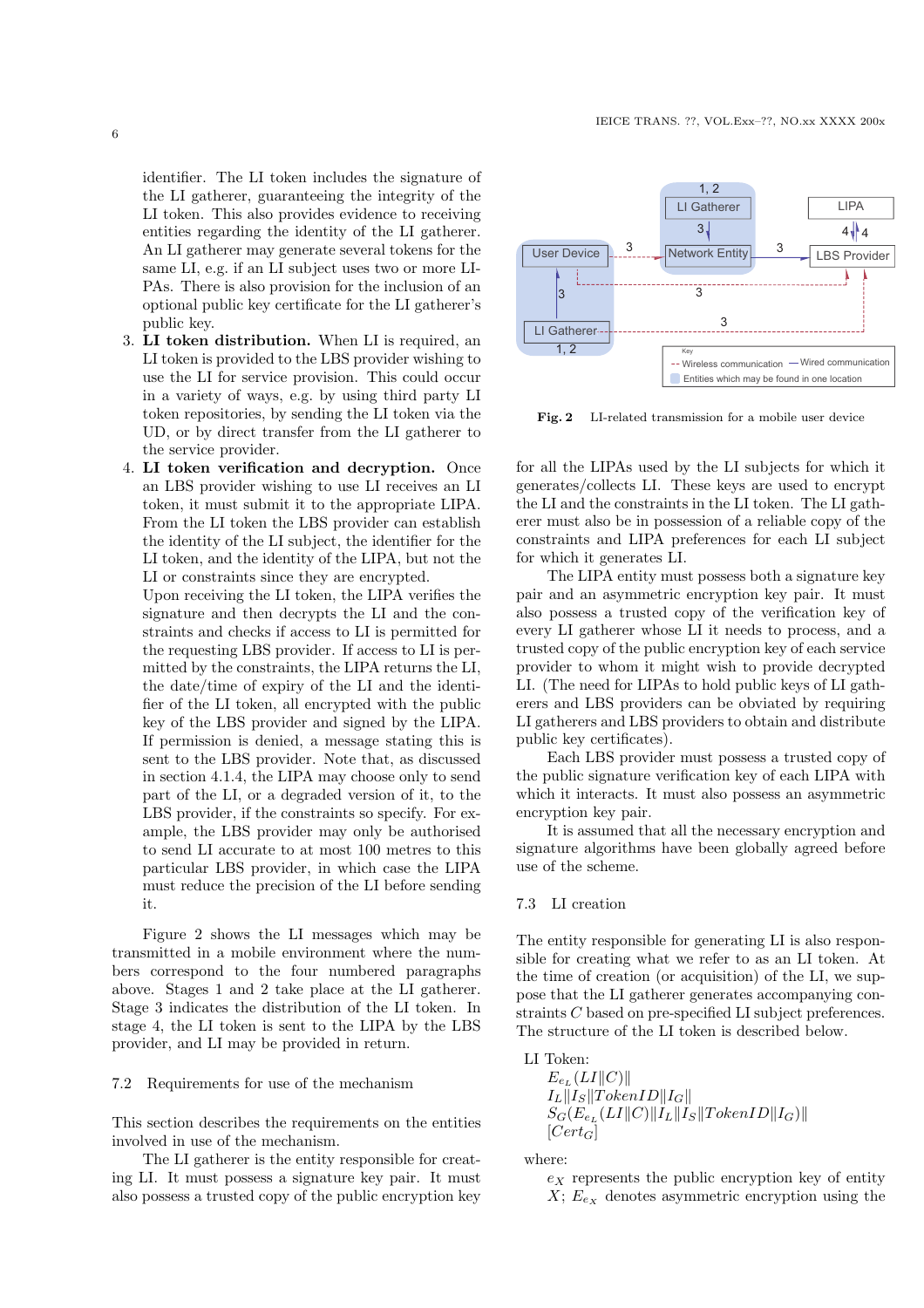public key  $e_X$ ;  $X||Y$  represents the concatenation of data items  $X$  and  $Y$ ;  $L$  represents the LIPA; S represents the LI subject; G represents the LI gatherer;  $I_X$  represents an identifier for entity  $X$ , e.g.  $I_G$  denotes an identifier for the LI gatherer G;  $Cert_G$  is the public key certificate of the LI gatherer; [...] represents an optional data item.

The LI token is divided into four parts: the encrypted part, the plaintext part, the digital signature, and the (optional) public key certificate of the LI gatherer. The encrypted section consists of LI and the constraints, C. These are encrypted using the public key of the LIPA,  $e<sub>L</sub>$ . This ensures that entities other than the LIPA cannot see this information. The plaintext part consists of  $I_L$ ,  $I_S$ , TokenID and  $I_G$ . The identifier  $I_L$ identifies the LIPA whose public key has been used to encrypt the LI and the constraints. This enables any entity wishing to gain access to the contents of an LI token to determine which LIPA it can be requested from. This identifier could take a variety of forms, e.g. a URL or an IP address. The identifier  $I<sub>S</sub>$  allows any entity to identify the LI Subject to which the LI in the token relates. This identifier may be a pseudonym. The  $TokenID$  is an identifier which, in conjunction with  $I_G$ , enables an LI token to be uniquely identified. The identifier  $I_G$  allows any entity to determine which entity generated the LI token. This also enables entities to decide which public key to use to verify the digital signature. This identifier may also be a pseudonym. The digital signature is computed over both the encrypted and plaintext parts of the LI token. This provides assurance that the LI Token has not been tampered with, and authenticates the entity which created the LI. The certificate  $Cert_G$  may be optionally included in the LI token. This makes it easier for LIPAs which communicate with many LI subjects to obtain the necessary public keys.

Before proceeding, note that the encrypted part of the LI token could alternatively be encrypted using a symmetric encryption scheme with a shared secret key. The major advantage of such an approach would be that a symmetric encryption algorithm is typically much less computationally intensive that an asymmetric scheme. The main disadvantage is the key management overhead, since such an approach would require each LI gatherer to share a secret key with every LIPA with which it 'does business'. A variety of different mechanisms exist to provide the necessary key management functions – see, for example, [15].

### 7.4 LI distribution

Section 7.3 describes the structure of an LI token. When there is a request for LI, or when an LI subject requests a service, the LI token is sent to the relevant LBS provider.

LI Gatherer  $\rightarrow$  P:  $E_{e_L}(LI||C)$  $I_L$ || $I_S$ ||TokenID|| $I_G$ ||  $S_G(E_{e_L}(LI||C)||I_L||I_S||TokenID||I_G)||$  $[Cert_G]$ 

where:

 $A \rightarrow B$  represents the communication of a message from entity  $A$  to entity  $B$ ;  $P$  represents the LBS provider.

LI should always be distributed within an LI token, regardless of who is sending the LI. The message above describes direct communication of the LI token from the LI gatherer to the LBS provider; however, as mentioned earlier, LI tokens may also be distributed via third parties and between LBS providers.

### 7.5 LI use

This section describes how an entity uses an LI token. When a LBS provider decides that it want to gain access to the LI within an LI token, it must send the LI token to the LIPA whose identifier is in the token, and hence whose public key was used to encrypt the LI in the token.

$$
P \rightarrow \text{LIPA entity:}
$$
  
\n
$$
E_{e_L}(LI||C)||
$$
  
\n
$$
I_L||I_S||TokenID||I_G||
$$
  
\n
$$
S_G(E_{e_L}(LI||C)||I_L||I_S||TokenID||I_G)||
$$
  
\n[Cert\_G]||[Cert\_P]

The above indicates the LBS provider sending the LI token to the LIPA entity. The LBS provider may also optionally include a certificate for its public key, to avoid the need for the LIPA to possess a trusted copy of every LBS provider's public key. When the LIPA receives the LI token, it must first verify the signature and decrypt the enclosed LI and constraints. If the signature is invalid, or the token syntax is not as expected, then the LBS provider must be sent the 'Permission Denied' message (see below). The LIPA must then check that the LBS provider is permitted by the constraints of the LI subject to receive this LI. The LIPA must also check the authenticity of the LBS provider, which may be based on the certificate provided by the LBS provider. Details of a mechanism to provide this check for authenticity are not discussed further in this document. If the LBS provider is permitted to have LI, then it may be sent. The structure of the message used to send the LI back to  $P$  is described below. The LIPA also keeps a record of the LI token and the entity to which it is providing LI.

LIPA entity  $\rightarrow$  P:  $E_{e_P}(LI||Expiry||TokenID)$  $S_L(E_{e_P}(LI||Expiry||TokenID))$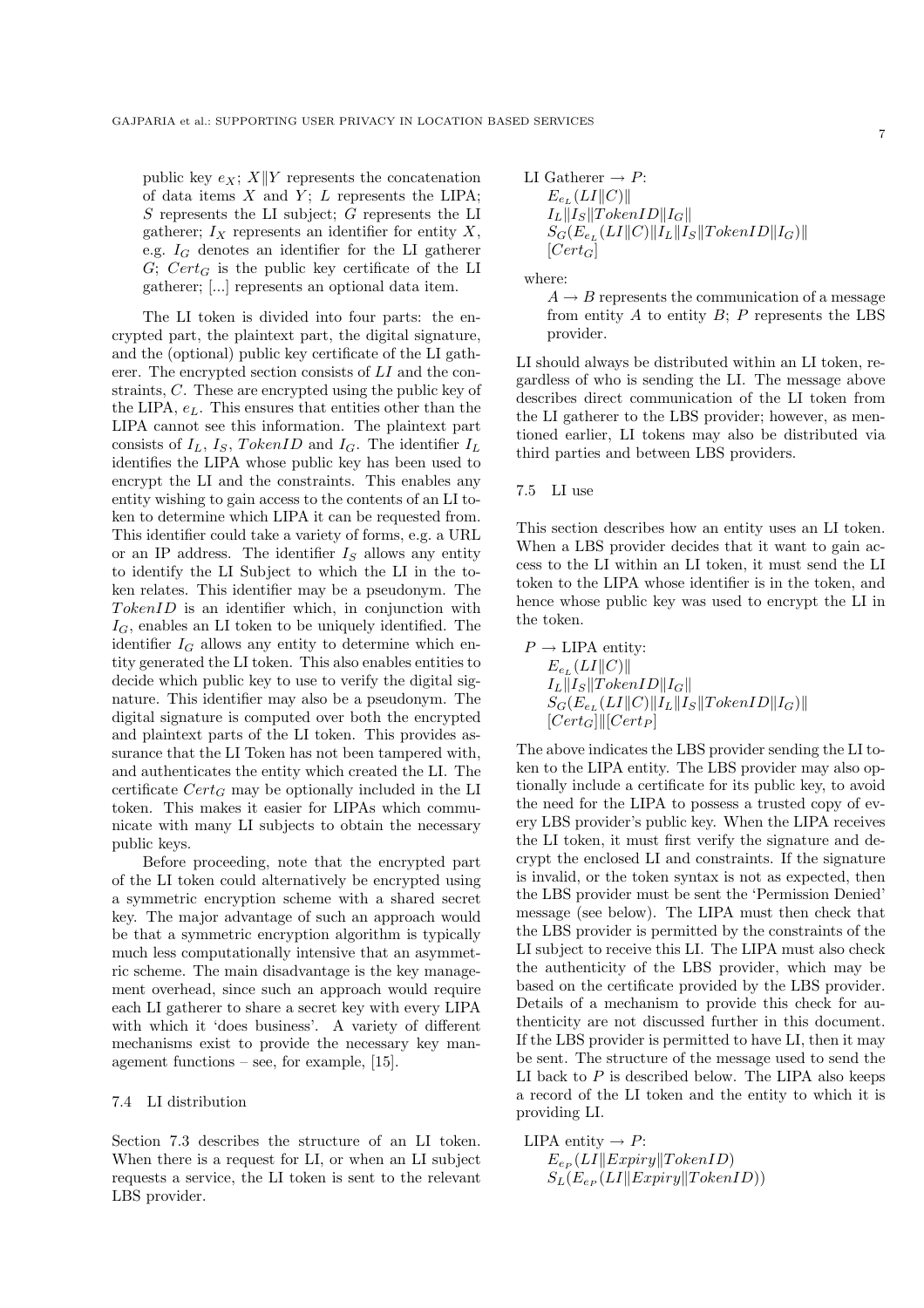The message from the LIPA to the service entity contains two parts: the encrypted part which contains LI, Expiry and the TokenID, and the signature. The encrypted part is encrypted with the public key of the service entity requesting the LI. This ensures that only the service entity can read this information, preventing malicious parties intercepting data while in transit. Expiry is a time-stamp extracted from the constraints, and specifies when the LI expires, i.e. when the LI should be deleted. This is the only information from the constraints which needs to be sent to the service entity. The  $TokenID$  allows the LI subject to relate the LI received from the LIPA to the LI token from which it has been taken. The digital signature allows the receiving entity to check whether the message has been tampered with during transit.

If the requesting entity is not permitted to have access to the LI in the token then the following PermissionDenied message is sent to the requesting entity:

LIPA entity  $\rightarrow$  P:  $TokenID||PermissionDenied$ 

# 8. Billing

There are numerous ways the LIPA may generate income for the provision of its service. The LIPA may charge for each request for LI which it receives, or each successful request for LI, i.e. when LI is sent to a LBS provider by a LIPA. Also, billing may be per LI token or per individual request.

The entities which may be billed for the LIPA service are the LI subject and the LBS provider. Billing the LI subject may result in a scenario where LBS providers could request LI from the LIPA, which will charge the LI subject whether or not the LBS provider gives any service to the subject, and this is clearly not desirable. Alternatively, billing the LBS provider appears a more appropriate solution since the LBS provider can recover the cost of obtaining the LI.

The LI gatherer (unless it is the LI subject him/herself) will also typically require a means of obtaining payment for providing LI tokens. However, the LI gatherer may have no obvious party to charge except for the LI subject. In cases where the LI gatherer provides LI tokens for use by LBS providers not providing services to the LI subject, this is probably unviable. Another possibility might be for the LIPA entities to pass on a percentage of the charges they make to LBS providers to the LI gatherers.

### 9. Performance analysis

The scenario for our analysis in this section involves an LI subject with a wireless UD who wants to receive a service based on his or her location. We assume the existence of a wireless network where the LI gatherer is a network entity. The UD and the LI gatherer are capable of both transmitting and receiving wireless transmissions.

# 9.1 Assumptions

We suppose that encryption of LI token contents is achieved by using a 'digital enveloping' technique. This involves first generating a random secret key, K say, which is used to encrypt the data (using a symmetric encryption algorithm). The secret key  $K$  is then itself encrypted with an asymmetric encryption algorithm (using the public key of the intended recipient), and sent with the encrypted data. For the purposes of our analysis here we suppose that  $K$  contains 16 bytes, that symmetric encryption takes place using a stream cipher, e.g. AES in counter mode [16], and that asymmetric encryption uses 1024-bit RSA (e.g. using OAEP) [16]. Hence, since we are supposing that symmetric encryption leaves the length of the data unaltered, enciphered data strings will always contain 1024 bits (128 bytes) more than the corresponding plaintext strings.

The digital signature scheme used is also RSA with a 1024-bit key see, for example [15], [16]). To generate the RSA digital signature, the data is first hashed using the SHA-1 hash algorithm [16]. This outputs a 160 bit (20-byte) hash with any given input.

The LI gatherer is capable of generating RSA digital signatures, and performing RSA encryption. It is also capable of generating a hash using the SHA-1 algorithm. The LBS provider is capable of verifying digital signatures and decrypting data. The LIPA is capable of verifying and generating digital signatures, and also encrypting and decrypting data. The LI gatherer and the LIPA can also generate public and private key pairs for digital signatures. The LBS provider and the LIPA should be able to generate a public and private key pair for encryption.

The length of the LI can be assumed to be 15 bytes. This is a reasonable assumption as the LI in a 3G network is 11 bytes, referred to as LOCI [17]. The LI subject identifier,  $I<sub>S</sub>$ , is assumed to contain 10 bytes. The International Mobile Subscriber Identifier (IMSI) [17] in a 3G network, used to uniquely identify mobile subscribers, contains 9 bytes, so this is also a reasonable assumption. The LIPA identity  $I_L$ , the token identity TokenID, and the LI gatherer identity,  $I_G$  are all assumed to be 5 bytes in length, which allows a large number of unique identifiers. The constraints are assumed to be 800 bytes long. This is approximately the size of an XML schema with 17 lines. As we see below, this means that the total size of the LI token in this scenario is 1096 bytes (943+25+128).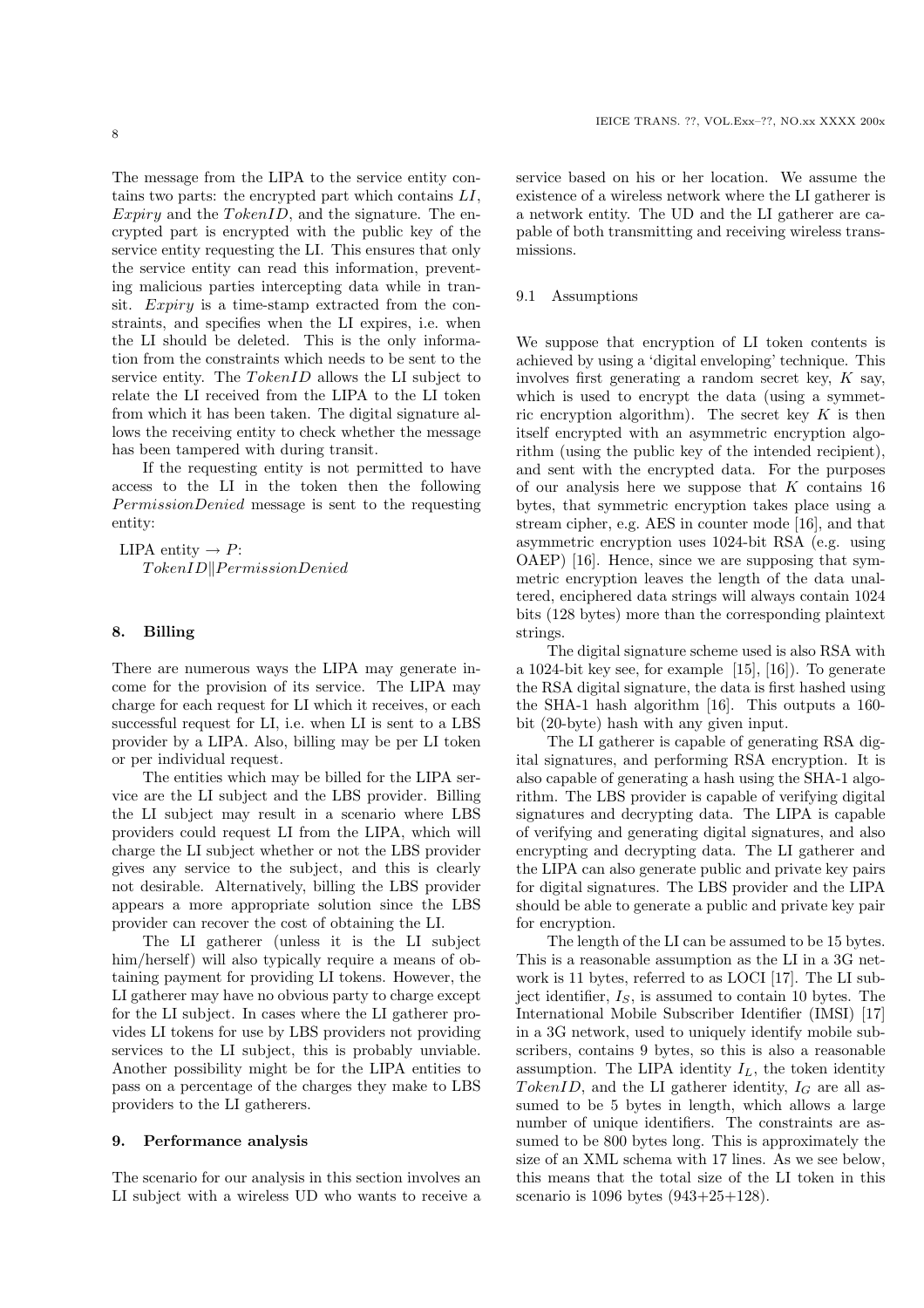### 9.2 Storage requirements

For this scenario, we assume that LI tokens are generated upon request. This means that the LI gatherer is not required to store LI tokens. The LI gatherer must, however, obtain the 1024-bit public keys of LIPA entities to which it sends LI tokens. These may be stored by the LI gatherer or acquired when necessary. The LI gatherer must hold the constraints for each LI subject to which it provides a service. This is necessary to generate the LI token.

When the LBS provider receives the LI token it can decide if it requires the LI from the LI subject based on its stored policies. These policies may list the LI subjects which have subscribed to a service; they may also specify the LI subjects to which a service should not be provided. If the LBS provider successfully receives LI from the LIPA it may also store the LI until the specified expiry time.

The LIPA may also store policy information. This could include information about the LI subjects to which it provides service. These stored policies may also hold information about the activities of various LBS providers. This helps the LIPA's decision making process when deciding if it should send LI to an LBS provider.

### 9.3 Message exchanges

The processes and data transfer requirements are summarised below. We start by describing the LI gatherer. After receiving a request for LI, it must perform the following tasks.

- 1. Encrypt the 815 bytes of data (800 bytes for the constraints and the 15 bytes of location data) using the RSA-based digital enveloping technique with the 1024-bit public key of the LIPA. This will result in an encrypted block of data containing 815+128=943 bytes.
- 2.  $I_L$ ,  $I_S$ , TokenID and  $I_G$ , a total of 25 bytes of data (10 bytes for  $I<sub>S</sub>$  and 5 bytes for each of  $I<sub>L</sub>$ , TokenID and  $I_G$ , are then concatenated with the encrypted data described above. This will result in a data string containing 968 bytes.
- 3. Generate the SHA-1 hash of the encrypted data and the identifiers, and then generate a digital signature over this hash using the 1024-bit signature key of the LI gatherer. The resulting signature will contain 128 bytes. The concatenation of this with the identifiers and the encrypted data will result in a 1096-byte LI token.

The LI token is then sent to the LBS provider. When the LBS provider receives the LI token it decides if it requires LI from this LI token. If this is required it then sends the 1096-byte LI token to the LIPA.

At the LIPA:

- 1. The LIPA first verifies the signature contained in the LI token.
- 2. The ciphertext in the LI token is then decrypted. Based on the constraints found in the resulting plaintext, the LIPA then decides if the requesting LBS provider is permitted to receive LI. If permitted, it may be necessary to degrade the accuracy of the LI, depending on the constraints.
- 3. The LIPA must then encrypt the data to be sent to LBS provider. The data to be encrypted in this case will be the 15 bytes of LI, and approximately 100 bytes for the constraints, as the expiry time will be the only data from the constraints to be sent. This is sent together with the 5 byte TokenID. This is a total of 120 bytes of data to be encrypted, resulting in 248 bytes of ciphertext.
- 4. The above 248 bytes are then signed, resulting in a 128 byte signature. The resulting 376 bytes is then sent to the LBS provider.

When the LBS provider receives the data, it first verifies the signature and then decrypts the data. The LI from this data is then used to provide service to the LI subject. This data may be stored by the LBS provider until the specified expiry time.

# 10. Security analysis

In this section we describe how our mechanism addresses control and privacy issues for LI. We also describe certain remaining issues with the mechanism. These could provide suitable topics for further research.

The primary aim is to provide a mechanism which enables the control of access to LI and constraints, enabling a greater degree of privacy without divulging extra personal information. By enabling the LIPA to make decisions based on constraints, untrusted entities do not gain access to the information found in constraints or LI. However, this does mean that the LIPA has access to both the constraints and the LI. Should the LIPA be compromised, the malicious party would have access to both the LI and the constraints of any LI subject using its services.

Once an entity is in possession of LI, maintaining control of this information is a difficult task. Ensuring that LI is managed according to the preferences of the LI subject once an entity possesses it, can only be based on trust. Our mechanism aims to provide LI only to entities which can be trusted, giving the LI subject control over their LI. Of course, even trusted entities cannot be trusted all the time and once these trusted entities have this LI, the LI subject can only rely on a regulatory or legal authority to ensure that messages are being transmitted in the manner which has been previously agreed. If an entity wishes to redistribute the LI of an LI subject, it should only distribute the LI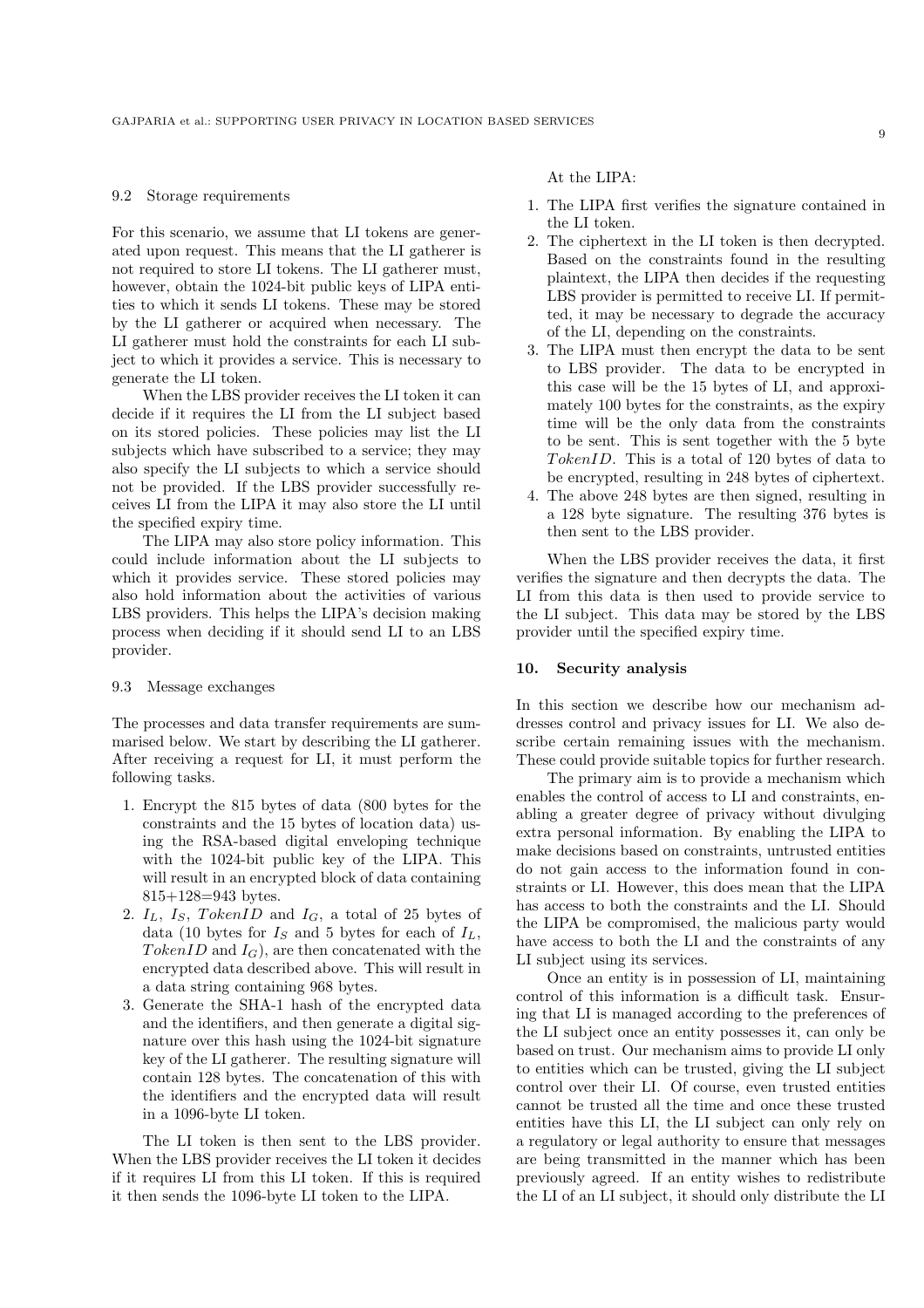Auditability should allow the identification of entities acting in violation of the rules set by the constraints. To prevent unauthorised distribution of LI, its origin, i.e. the entity responsible for generating the LI token, must be verifiable. In addition, users of LI must be accountable for its use. Therefore, if a malicious entity redistributes LI in a way prohibited by the LI constraints, the recipient will detect this, and the malicious entity can be held responsible for the breach of constraints.

# 11. Conclusion

This document addresses the issue of control and privacy of LI and associated usage constraints by introducing a trusted third party based framework. We have introduced a mechanism which gives the end user the ability to control their LI without having to divulge additional personal data.

Although attaching constraints has the advantage of allowing entities to see the requirements of the LI subject regarding LI, in doing so it also allows them to see additional information which may breach the privacy of the LI subject. It is also difficult to ensure that entities abide by the constraints which are set by the LI subject, and to prove when the constraints have been abused. Finding ways to address such issues is an important research challenge.

In order to enable a wide use of location based services it is important to have a single language for the specification of LI. This should allow LI to be generated, transferred and used on a wide variety of platforms.

Currently the most promising means of achieving a universally recognised means of specifying LI would be to employ an appropriately devised XML schema. XML (Extensible Markup Language) [18] is a language for data exchange between different devices. It allows data to be shared regardless of programming language or operating system, making it a strong candidate for use with location based services and to describe LI. If LI is described in XML, it should be possible to also describe constraints in XML, giving similar advantages. XML can also be used to create digital signatures, which may be used to support the auditing scheme mentioned above.

Location is just one aspect of a context-based service. A context-based service is one in which the context of an application automatically initiates some activity. Examples of possible contexts other than location include temperature and special events. Of course different forms of context have different security aspects. For example, the temperature of a subject's environment may not be private data; however, the end user's personal blood temperature may be private. As with location information, it would be necessary to subject such data to distribution and use constraints. This would mean extending the constraints described here to different contexts.

### Acknowledgments

The research presented in this paper has been supported by sponsorship from Toshiba Telecommunications Research Laboratory, UK.

### References

- [1] Federal Communications Commission, Revision of the Commission's Rules to Ensure Compatibility with Enhanced 911 Emergency Calling Systems ORDER (DA 02- 2423). Wireless Telecommunications Bureau, 2002.
- [2] D.E. Denning and P.F. MacDoran, "Location-based authentication: Grounding cyberspace for better security," in Internet Besieged, Countering Cyberspace Scofflaws, ed. D.E. Denning and P.J. Denning, ch. 12, pp.167–174, ACM Press Books, 1st ed., February 2001.
- [3] C. Schwingenschogl and T. Kosch, "Geocast enhancements of AODV for vehicular networks," ACM Mobile Computing and Communications Review, vol.6, no.3, pp.96–97, July 2002.
- [4] U. S. Department of Defense, Global Positioning System Standard Positioning Service Signal Specification, 2nd ed. U.S. Department of Defense, 1995.
- [5] 3rd Generation Partnership Project, "Technical specification group services and system aspects; location services (LCS); functional description; stage 2 (release 1999)," Technical Specification 3GPP TS 03.71 V8.9.0, 3GPP, June 2004.
- [6] Lorrie Faith Cranor and Brian A. La Macchia, "Spam!," Communications of the ACM, vol.41, no.8, pp.74–83, August 1998.
- [7] E. Kaasinen, "User needs for location-aware mobile services," Personal and Ubiquitous Computing, vol.7, no.1, pp.70–79, May 2003.
- [8] M. Gruteser and D. Grunwald, "Enhancing location privacy in wireless LAN through disposable interface identifiers: A quantitative analysis," First ACM international workshop on Wireless mobile applications and services on WLAN hotspots, pp.46–55, ACM Press, September 2003.
- [9] J. Zao, J. Gahm, G. Troxel, M. Condell, P. Helinek, Nina Yuan Isidro Castineyra, and S. Kent, "A public-key based secure mobile ip," Wireless Networks, vol.5, no.5, pp.373– 390, October 1999.
- [10] Chii-Hwa Lee and Min-Shiang Hwang and Wei-Pang Yang, "Enhanced privacy and authentication for the global system for mobile communications," Wireless Networks, vol.5, no.4, pp.231–243, July 1999.
- [11] G. Myles, A. Friday, and N. Davies, "Preserving privacy in environments with location-based applications," IEEE Pervasive Computing, vol.2, no.1, pp.56–64, 2003.
- [12] T. Aura, M. Roe, and J. Arkko, "Security of internet location management," 18th Annual Computer Security Applications Conference, pp.78–87, IEEE Computer Society, December 2002.
- [13] C. Wullems, M. Looi, and A. Clark, "Enhancing the security of internet applications using location: A new model